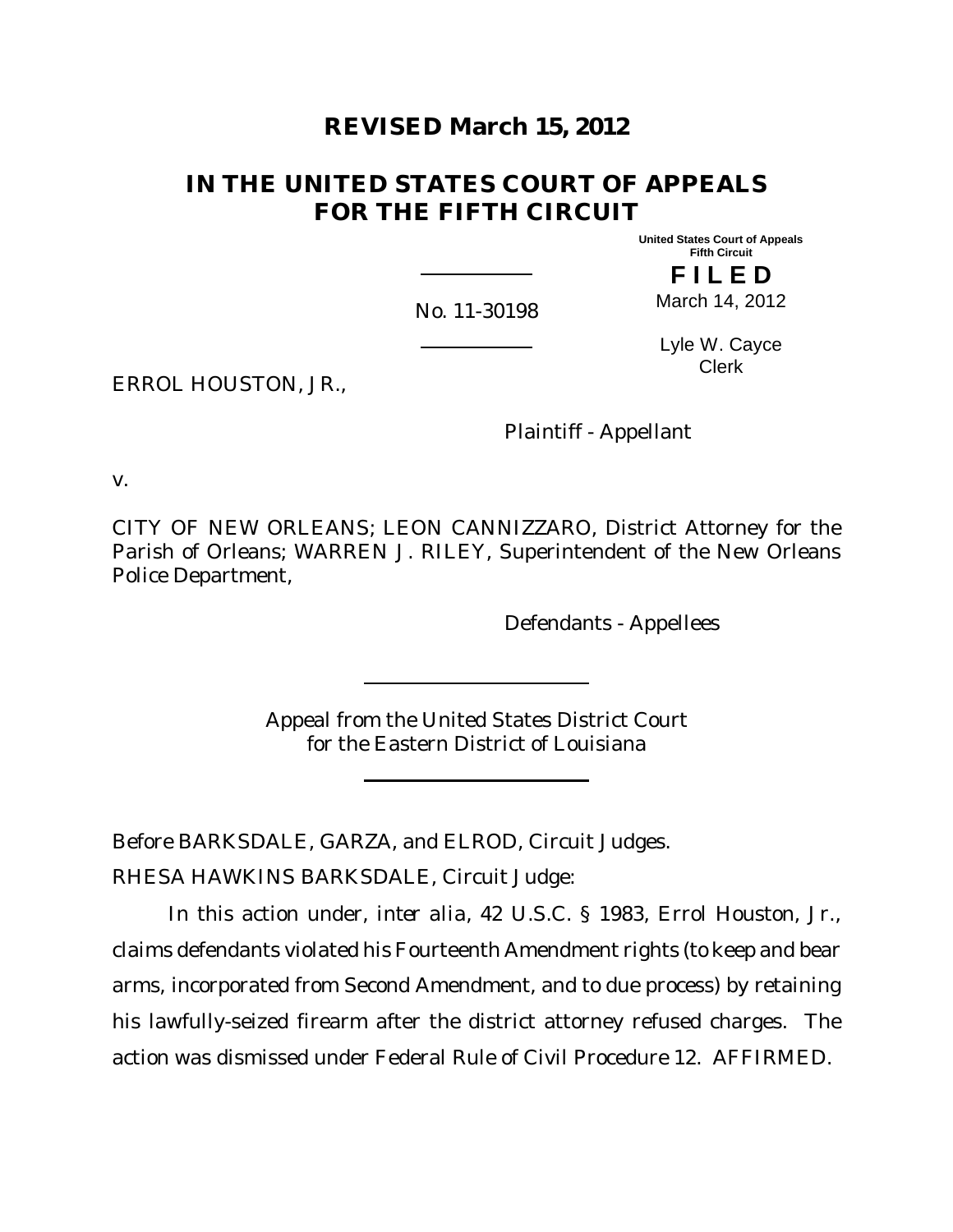I.

As noted, dismissal was under Rule 12, as also discussed *infra*. Accordingly, the facts that follow are from the allegations in Houston's complaint.

Houston was arrested by New Orleans police officers on 5 July 2008. Pursuant to that arrest, Houston's firearm, a Glock 22 .40-caliber pistol, was seized. Approximately a month later, the district attorney entered *nolle prosequi* (abandonment of prosecution) on the charges against Houston.

Almost a year after his arrest, and following his requests for the return of his firearm being denied by the district attorney's office and the police department, Houston filed this action on 2 July 2009, claiming, *inter alia*, violations of the right to keep and bear arms and of due process, and seeking primarily the return of his firearm. Houston alleged he had been informed that the new district attorney had implemented a policy of not returning firearms seized during arrests.

Just over a month later, Houston again was arrested by New Orleans police officers. He was informed that a warrant for his arrest, on the charge of illegal possession of a firearm, had issued at the request of the new district attorney on 5 July, three days after this action was filed. That charge was also "nolle prossed". In an amended complaint, Houston added claims for retaliation and unlawful arrest.

Regarding the district attorney, Houston's right-to-keep-and-bear-arms and due-process claims were dismissed under Rule 12(b)(6) (failure to state claim). Subsequently, those claims against New Orleans and a former police superintendent were also dismissed, under Rule 12(c) (judgment on pleadings).

In so ruling regarding the Second Amendment and the district attorney, the district court concluded retention of the firearm was "reasonable . . . because firearms are needed as evidence in instituting criminal prosecution" and,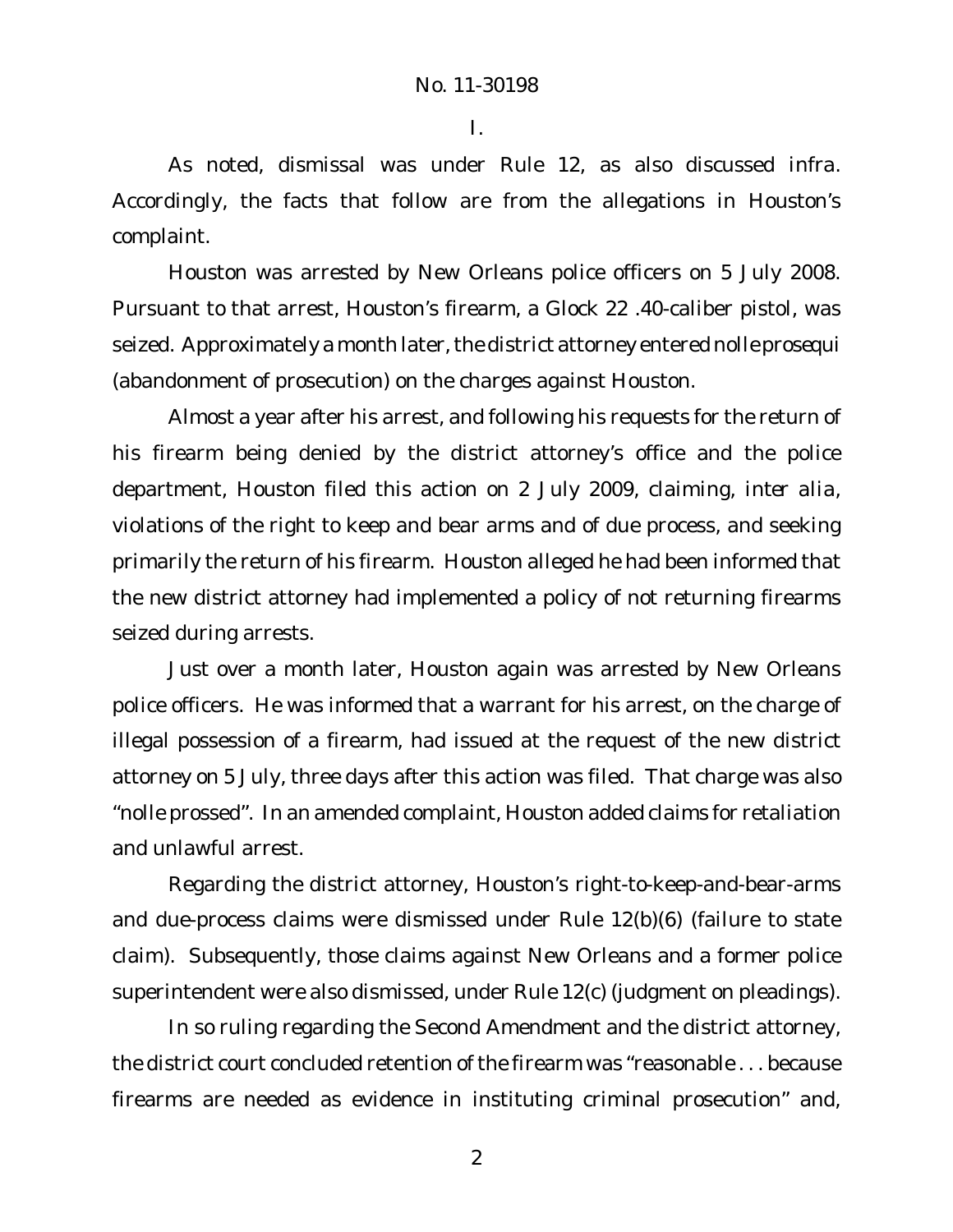"[f]urthermore", that "[Houston] does not have a Second Amendment right to the particular firearm seized". Order and Reasons, at 7 (20 Sept. 2010). In its subsequent dismissal of that Second Amendment claim against New Orleans and the former police superintendent, the court further ruled: "law enforcement has a compelling interest in seizing weapons pursuant to a lawful arrest and as evidence of crimes"; and, "law enforcement narrowly tailors such seizures to those firearms involved in crimes and those firearms in possession of arrestees". Order and Reasons, at 9 (10 Dec. 2010).

For the due-process claim, the court ruled the firearm's retention did not violate due process because, *inter alia*: the firearm was "not a basic necessity of life"; defendants had an important interest in preserving evidence; and, Houston had not alleged he had exhausted state-law remedies, such as a contradictory motion (motion the non-moving party is likely, or should have the opportunity, to contest) for return of his firearm. Order and Reasons, at 9-10 (20 Sept. 2010); Order and Reasons, at 9 (10 Dec. 2010).

II.

In district court, following the dismissal of his Second Amendment and due-process claims, Houston dismissed voluntarily his retaliation and unlawfularrest claims. At issue are only those concerning the Second Amendment and due process.

Although both district court decisions noted factual allegations contained not in the complaint, but in the parties' memoranda for the motions, "matters outside the pleadings [were not] presented to . . . the court". Fed. R. Civ. P. 12(d). And, consistent with that, both decisions stated the issue as "whether [Houston] has *alleged sufficient facts* to show that Defendants deprived [him] of his constitutional rights". (Emphasis added.) For these and other reasons, the decisions were Rule 12 dismissals, not Rule 56 summary judgments.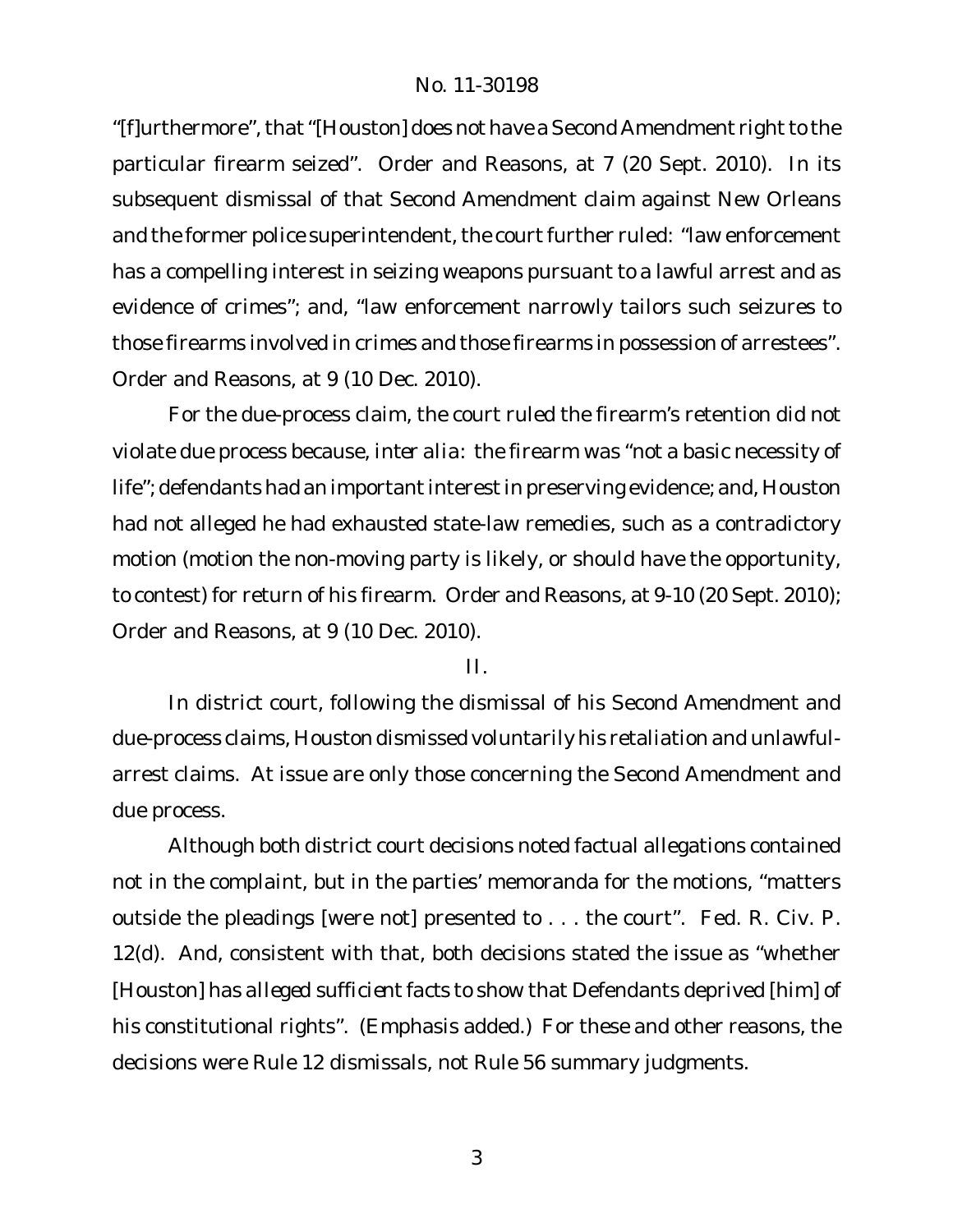Rule 12(b)(6) and 12(c) dismissals are reviewed *de novo*. *E.g.*, *Jebaco, Inc. v. Harrah's Operating Co.*, 587 F.3d 314, 318 (5th Cir. 2009). All well-pleaded facts are accepted as true and viewed in the light most favorable to Houston. *E.g.*, *Randall D. Wolcott, M.D., P.A. v. Sebelius*, 635 F.3d 757, 763 (5th Cir. 2011). Viewing the facts, as pleaded, in that light, a motion to dismiss for failure to state a claim or for judgment on the pleadings should not be granted if the complaint provides "enough facts to state a claim to relief that is plausible on its face". *Jebaco, Inc.*, 587 F.3d at 318 (quoting *Bell Atl. Corp. v. Twombly*, 550 U.S. 544, 570 (2007)).

#### A.

The Second Amendment provides for "the right of the people to keep and bear Arms". U.S. Const. amend. II. That right belongs to the individual, and "central" to it is the "core lawful purpose of self-defense". *District of Columbia v. Heller*, 554 U.S. 570, 628-30 (2008). The Amendment is "fully applicable to the States" through the Fourteenth Amendment because the right to keep and bear arms is "fundamental to our scheme of ordered liberty". *McDonald v. City of Chicago*, 130 S. Ct. 3020, 3026, 3036 (2010) (emphasis omitted).

Houston urges strict-scrutiny review of defendants' alleged policy of retaining seized firearms. *See, e.g.*, *San Antonio Indep. Sch. Dist. v. Rodriguez*, 411 U.S. 1, 16 (1973) ("strict judicial scrutiny [has been found] appropriate in reviewing legislative judgments that interfere with fundamental constitutional rights"). Before reaching that level-of-review question, however, whether the Second Amendment encompasses the claimed right must be decided. *Heller v. District of Columbia*, No. 10-7036, 2011 WL 4551558, at \*5 (D.C. Cir. 4 Oct. 2011); *Ezell v. City of Chicago*, 651 F.3d 684, 701-02 (7th Cir. 2011); *United States v. Chester*, 628 F.3d 673, 680 (4th Cir. 2010); *United States v. Reese*, 627 F.3d 792, 800-01 (10th Cir. 2010); *United States v. Marzzarella*, 614 F.3d 85, 89 (3d Cir. 2010). *But see Nordyke v. King*, 644 F.3d 776, 783 (9th Cir. 2011) ("The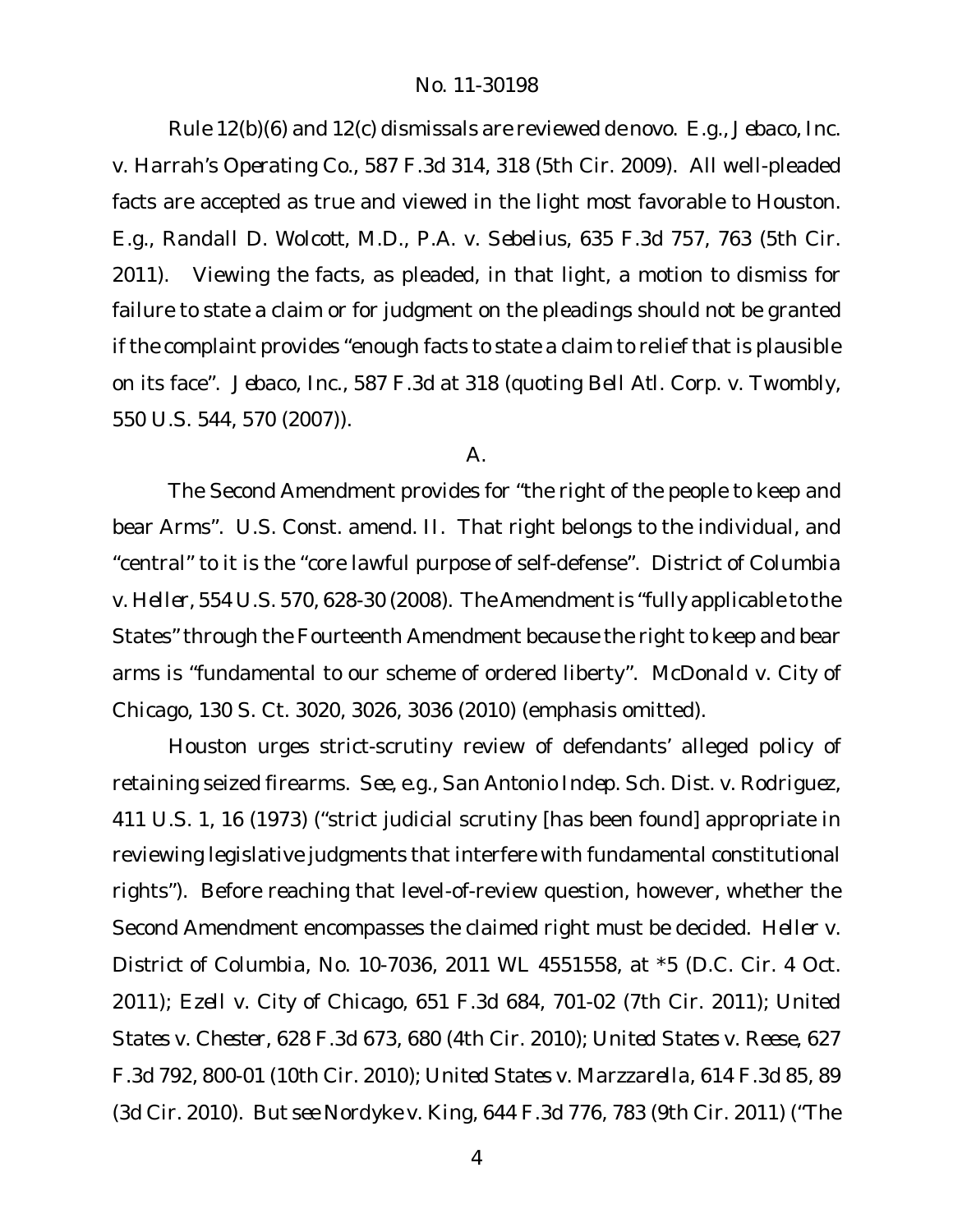Supreme Court's reasoning in *Heller* and *McDonald* suggests that heightened scrutiny does not apply unless a regulation *substantially* burdens the right to keep and to bear arms for self-defense." (emphasis added)). Put another way, if defendants' alleged evidence-retention policy does not "impose[] a burden on conduct falling within the scope of the Second Amendment's guarantee", our inquiry is complete. *Marzzarella*, 614 F.3d at 89.

Just as some regulation of speech–*e.g.*, of obscenity and defamation–is "outside the reach" of the First Amendment, so, too, is some regulation of firearms outside the reach of the Second. *Ezell*, 651 F.3d at 702 (quoting *United States v. Stevens*, 130 S. Ct. 1577, 1584-85 (2010)). *See also Heller*, 554 U.S. at 626-27, 627 n.26 (noting "the right secured by the Second Amendment is not unlimited" and listing "presumptively lawful" regulations). The right protected by the Second Amendment is not a property-like right to a specific firearm, but rather a right to keep and bear arms for self-defense. *See Heller*, 554 U.S. at 628-30.

Houston has not alleged defendants prevented his "retaining or acquiring other firearms". *Walters v. Wolf*, 660 F.3d 307, 318 (8th Cir. 2011) (holding no Second Amendment violation when plaintiff's firearm was not returned after court dismissed criminal charge against him). Therefore, he has not stated a violation of his Second Amendment right to keep and bear arms.

#### B.

The Due Process Clause of the Fourteenth Amendment provides: "[N]or shall any State deprive any person of life, liberty, or property, without due process of law". U.S. Const. amend. XIV, § 1. To state a due-process claim, Houston must allege: he has a property interest in the firearm; and, he has been deprived of that interest without due process of law. *E.g.*, *Gentilello v. Rege*, 627 F.3d 540, 542 (5th Cir. 2010). Property interests are "defined by existing rules or understandings that stem from an independent source such as state law". *Bd.*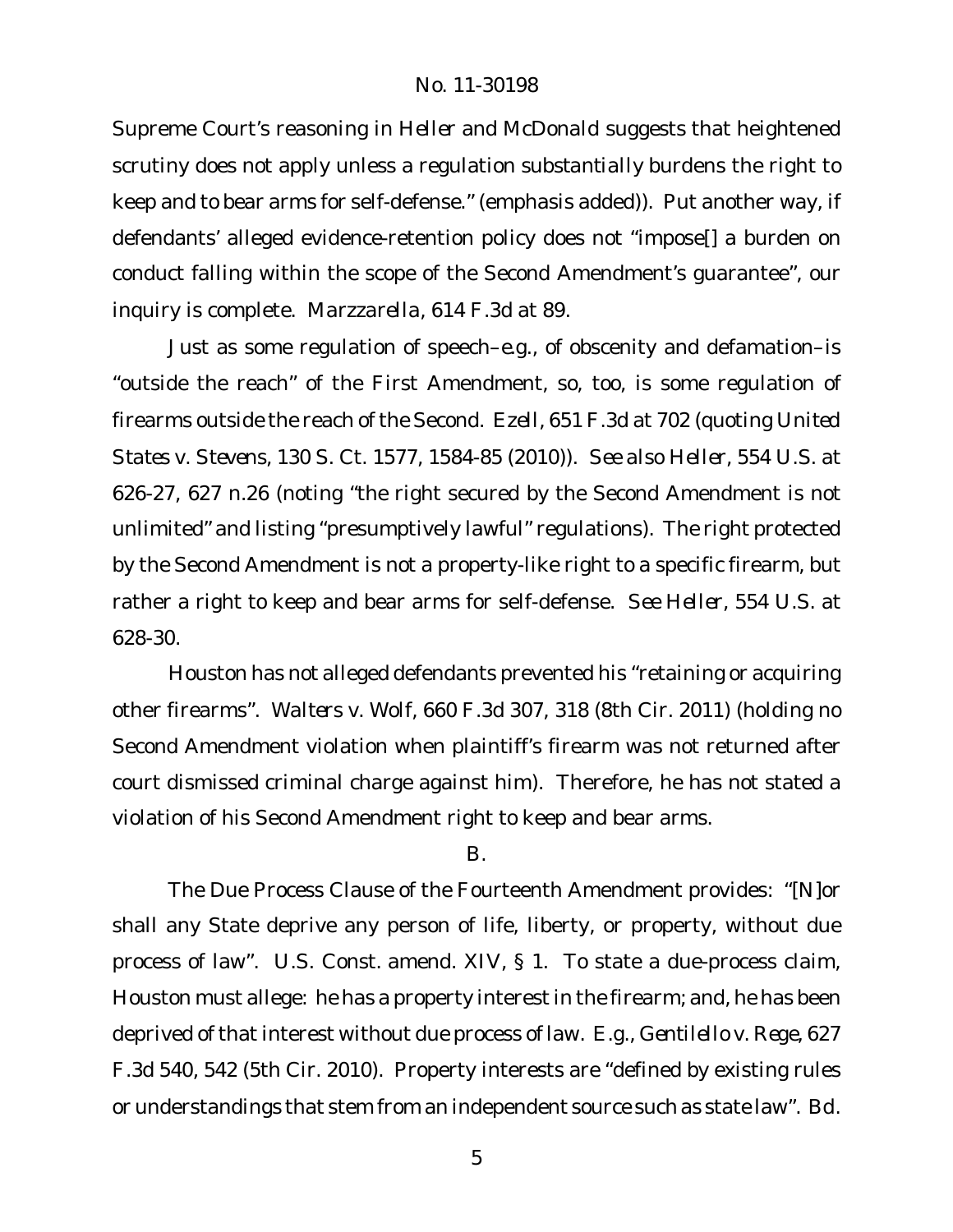*of Regents v. Roth*, 408 U.S. 564, 577 (1972). "Once it is determined that due process applies, the question remains what process is due." Morrissey v. Brewer, 408 U.S. 471, 481 (1972).

Determining "what process is due" generally requires consideration of: the private interest affected; the risk of erroneous deprivation and the probable value of additional or substitute procedures; and, the government interest, including the burden of additional or substitute procedures. *Mathews v. Eldridge*, 424 U.S. 319, 335 (1976). "The fundamental requirement of due process is the opportunity to be heard at a meaningful time and in a meaningful manner." *Id.* at 333 (internal quotation marks omitted).

Pursuant to accepting as true the well-pleaded fact in the complaint that Houston owns the seized firearm, he has alleged a deprivation of a property interest. Defendants maintain Houston did not allege that the deprivation has occurred without due process, however, because he did not allege he utilized the below-described procedure that could have afforded him a meaningful opportunity to be heard. Houston contends he nevertheless stated a due-process claim, without alleging he utilized that procedure, because, as a matter of law: the procedure was not available to him; or, in the alternative, due process required defendants to notify him of the procedure.

1.

Louisiana Revised Statutes § 15:41(C) provides, in relevant part: "Where the release of seized property is sought by a person claiming to be the owner, it shall be released only upon motion contradictorily with the clerk of court". Houston contends, as he did in district court, that the procedural remedy afforded by § 15:41 is unavailable where the seized property is a firearm. Houston maintains § 15:41 (disposition of *seized property*) is displaced by Louisiana Revised Statutes § 40:1798 (disposition of *seized firearms*), which applies to law enforcement, because the former is prefaced, "If there is a specific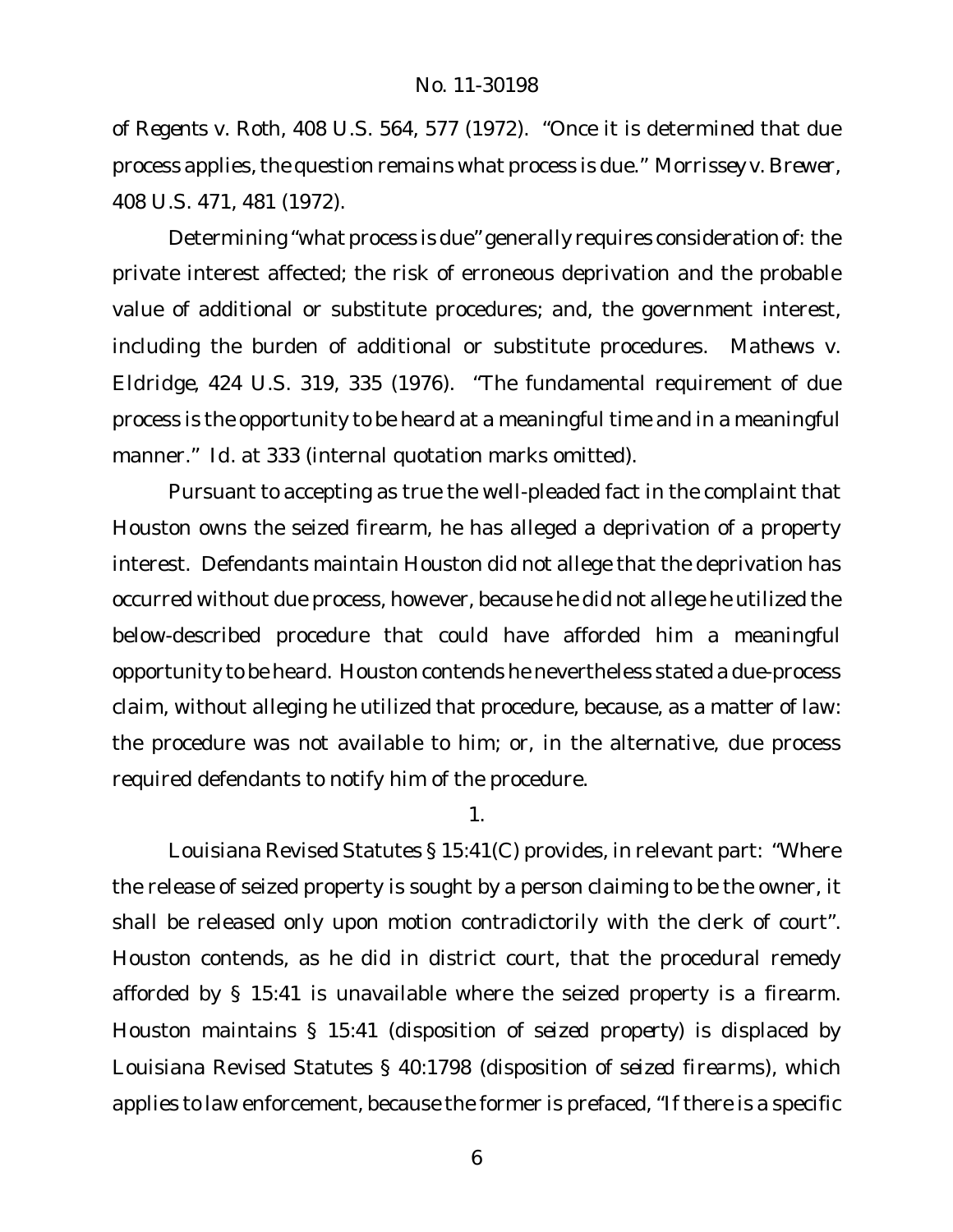statute concerning the disposition of the seized property, the property shall be disposed of in accordance with the provisions thereof". La. Rev. Stat. § 15:41(A). But the plain language of the mandate to law enforcement contained in §40:1798–which contains no procedural remedy for the owner of the seized property–does not preclude the remedy under § 15:41(C).

Instead, the better reading is that § 40:1798 displaces only § 15:41(B): "*If there is no such specific statute*, the following governs the disposition of property seized . . . ." La. Rev. Stat. §15:41(B) (emphasis added) (instructing property be returned, sold, transferred, or destroyed). *See also Foster v. Graves*, No. 09-0657- JJB-CN, 2010 WL 3724314 (M.D. La. 10 Aug. 2010) (Mag. J. Rep. & Rec.) (plaintiff sought return of seized firearms by § 15:41 motion), *adopted*, 2010 WL 3724195 (M.D. La. 16 Sept. 2010); *State v. Baynes*, 678 So. 2d 959 (La. Ct. App. 1996) (same), *overruled on other grounds by In re Matter Under Investigation*, 15 So. 3d 972 (La. 2009); *State v. Feeback*, 434 So. 2d 466 (La. Ct. App. 1983) (same).

2.

In the alternative, Houston maintains: "[T]he Due Process clause requires that the [district attorney] advise Houston not only of his right to petition for recovery of his firearm, but also of the manner in which such petition may be submitted". For that proposition, Houston cites *Ford v. Turner*, 531 A.2d 233 (D.C. 1987), which held plaintiff, an administratrix seeking the return of her deceased sister's firearms, was not given "notice reasonably calculated, under all the circumstances, to apprise [her] of the pendency of the action and afford [her] an opportunity to present [her] objections". *Id.* at 236 (quoting *Mullane v. Cent. Hanover Bank & Trust Co.*, 339 U.S. 306, 314 (1950)). In *Ford*, the police did not notify plaintiff of the initial seizure. *Id.* at 237. Nor did the D.C. Code provide constructive notice of plaintiff's right to contest the seizure because there were numerous statutes, with varying provisions, applicable to seized property. *Id.*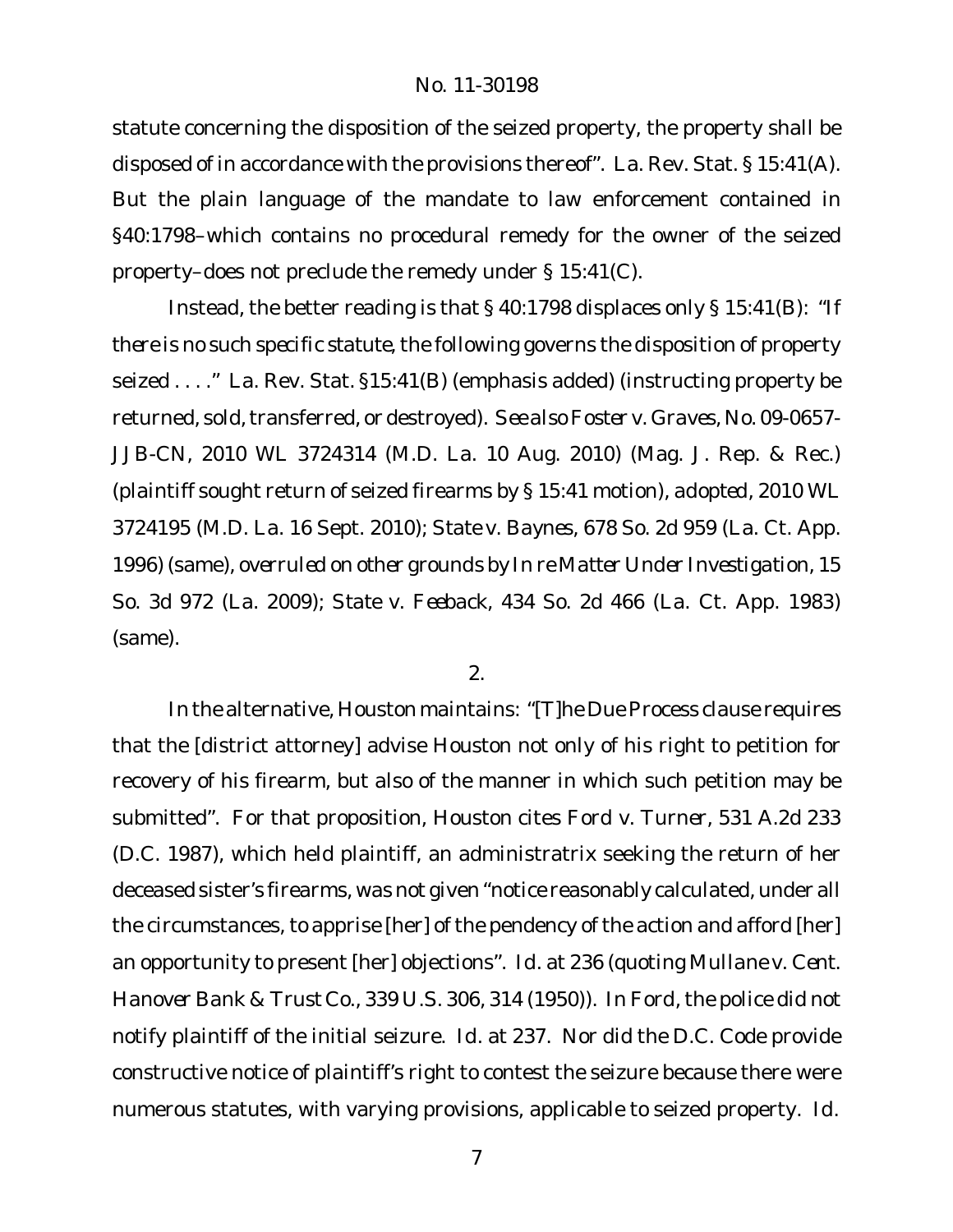In contrast, Houston obviously had notice of the seizure of his firearm and the reason(s) for its being seized. Beyond that, defendants were "under no constitutional obligation to provide notice to the plaintiff of [the means for seeking return of his property]". *Baird v. Holton*, No. 10-0451 (BAH), 2011 WL 3663753, at \*4 (D.D.C. 22 Aug. 2011) (holding due process did not require defendant, after criminal proceeding, to notify plaintiff of criminal procedure by which he could move for return of property). *See also Leyland v. Edwards*, 797 F. Supp. 2d 7 (D.D.C. 2011) (same). Similar to *Baird* and *Leyland*, 797 F. Supp. 2d at 11 n.5–where "the criminal proceeding in which Plaintiff was being prosecuted is governed by the Superior Court's Rules of Criminal Procedure [in the District of Columbia], and [D.C.] Rule 41(g) outlines the procedure by which seized items may be returned"–the provision outlining the procedural remedy available to Houston is found in the "Criminal Procedure" title and the "Code of Criminal Procedure Ancillaries" chapter of the Louisiana Revised Statutes. Moreover, the notes to the Rule of Criminal Procedure governing the disposition of seized property cross-reference § 15:41. La. Code Crim. Proc. Ann. art. 167 (West, Westlaw through 2011 Reg. Sess.).

The earlier-cited *Walters v. Wolf*, 660 F.3d 307 (8th Cir. 2011), recently decided a case similar to the one at hand. In *Walters*, plaintiff claimed a city in Missouri and its police chief violated, *inter alia*, due process by refusing his informal requests for his seized firearm after a state court dismissed the charge against him. *Id.* at 309-10. The Eighth Circuit agreed, reasoning: the *Mathews* analysis, described *supra*, usually requires "some kind of a hearing *before* the State deprives a person of liberty or property", *id.* at 312 (quoting *Zinermon v. Burch*, 494 U.S. 113, 127 (1990) (emphasis in original)); and, the "pivotal deprivation" was defendants' refusal to return the firearm after the charge was dismissed,*id.* at 315. The summary judgment for defendants was vacated, based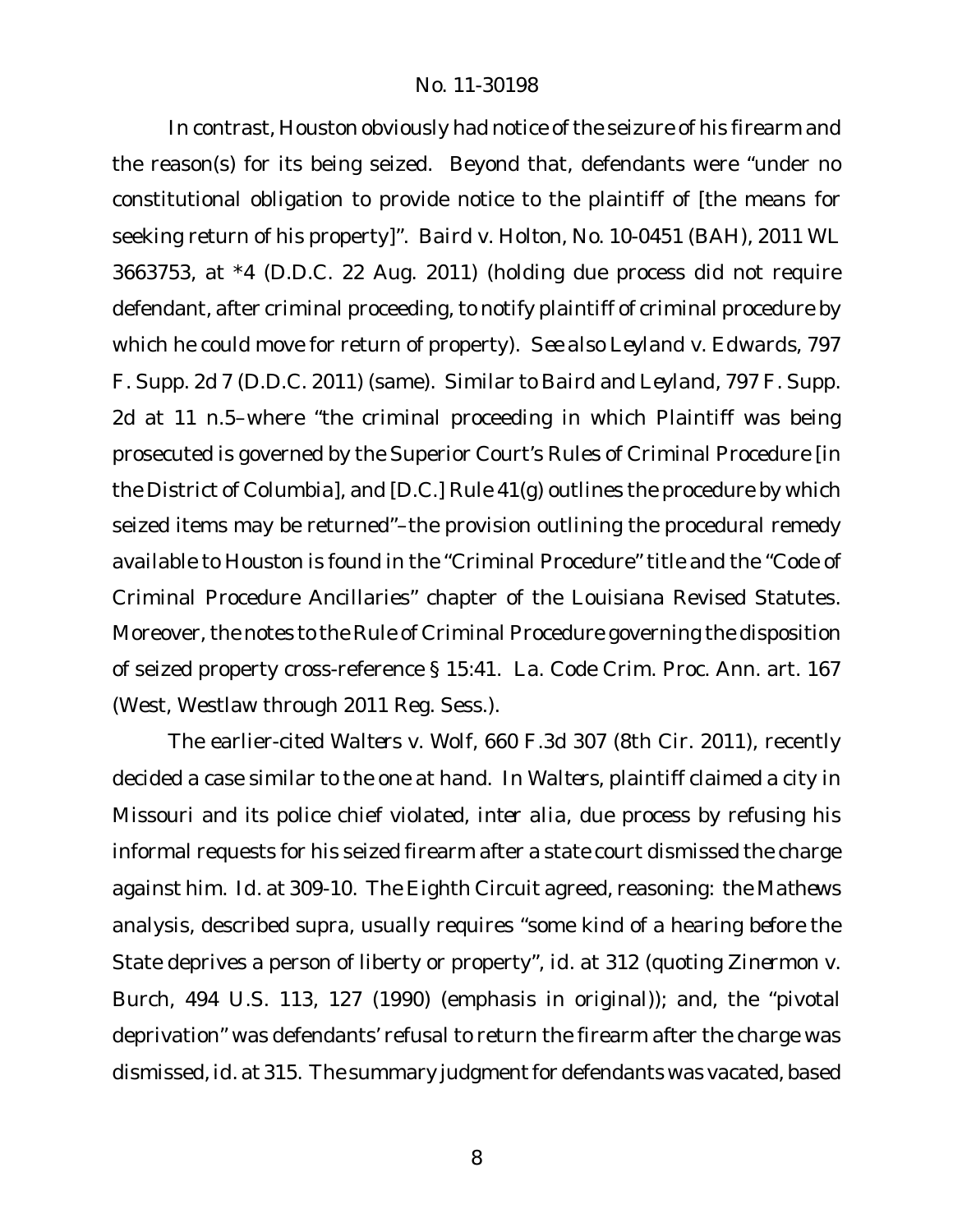on the court's holding: "[R]elegation to a post-hoc state tort action to address the deprivation is inherently insufficient". *Id.*

Unlike in Louisiana, the Missouri statute governing disposition of seized property does not afford a procedural remedy to owners of "weapons seized by an officer incident to an arrest". Mo. Rev. Stat. § 542.301.1(2). Rather, the only available remedy for the owner of a seized firearm is a separate action for replevin. *Lathon v. City of St. Louis*, 242 F.3d 841, 844 (8th Cir. 2001); *Elam v. Dawson*, 156 S.W.3d 807, 809 n.2 (Mo. Ct. App. 2005); *Castelli v. City of Bridgeton*, 792 S.W.2d 909, 910 (Mo. Ct. App. 1990). In Louisiana, on the other hand, the owner of a seized firearm may request its return simply by filing a contradictory motion in the criminal proceeding. La. Rev. Stat. § 15:41(C). *See also Matter Under Investigation*, 15 So. 3d at 984 ("a motion for return of property filed pursuant to La. R.S. 15:41 is part and parcel of a criminal proceeding").

As discussed, under Louisiana law, the proper remedy for seeking the return of seized property is to file a motion under § 15:41. *See Leyland*, 797 F. Supp. 2d at 10 ("the proper remedy for seeking the return of such property [in the District of Columbia] is to simply file a motion under Rule 41(g)"). Houston's complaint does not allege that he has done so; and, his justifications, as a matter of law, for not so alleging fail. Accordingly, he has not stated a due-process claim.

III.

For the foregoing reasons, the judgment is AFFIRMED.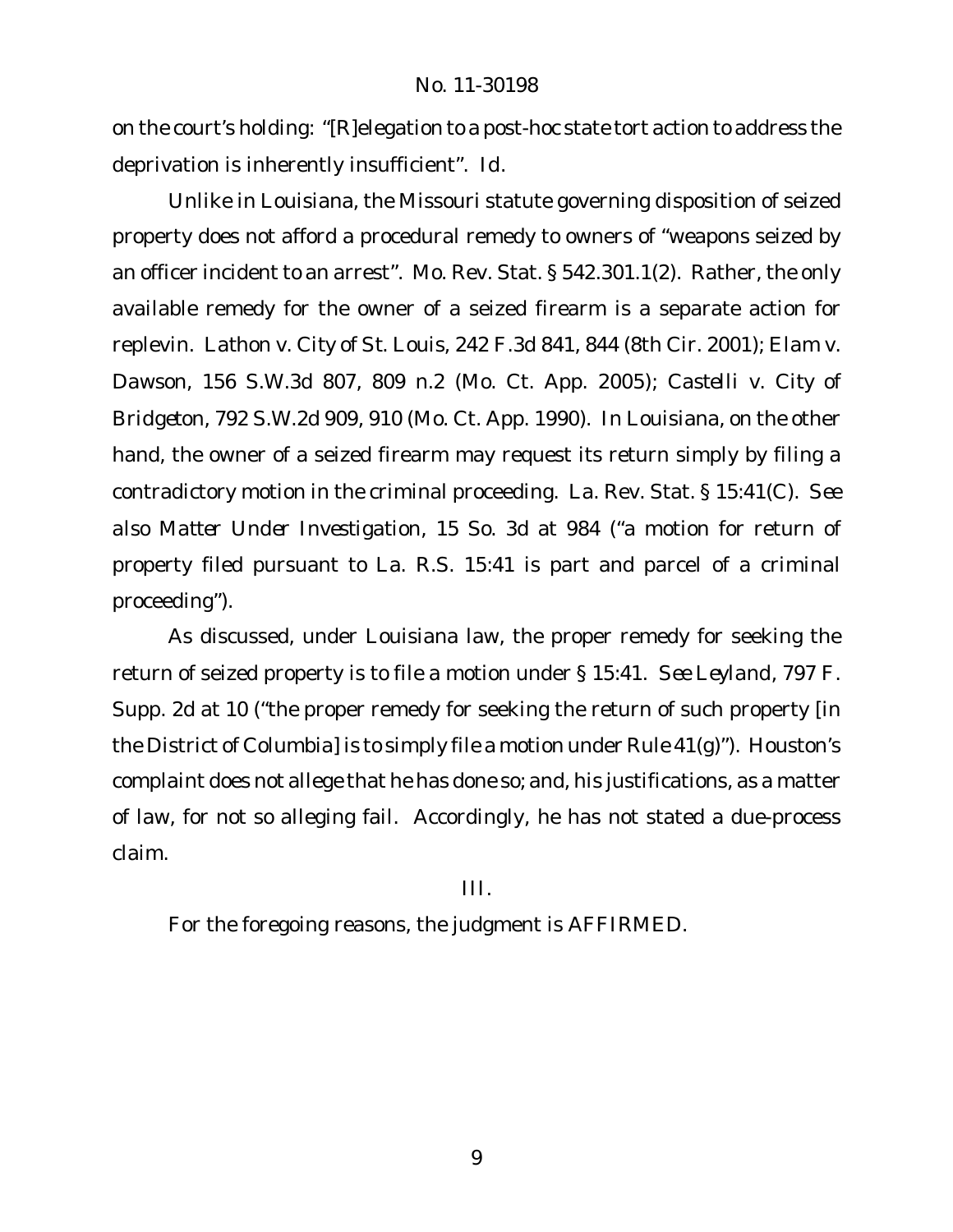JENNIFER WALKER ELROD, Circuit Judge, dissenting:

In holding that Houston's claim does not implicate the Second Amendment, the majority contravenes the Supreme Court's recent decisions in *District of Columbia v. Heller*, 554 U.S. 570 (2008), and *McDonald v. City of Chicago*, 130 S. Ct. 3020 (2010). As several of our sister circuits have recognized, *Heller* and *McDonald* dictate that the scope of the Second Amendment be defined solely by reference to its text, history, and tradition. Yet without textual exegesis or historical evidence, the majority concludes that Houston's claimed right to his firearm falls outside the scope of Second Amendment protection. In reaching this conclusion, it holds that the Second Amendment does not protect an individual's "property-like right to a specific firearm" unless the government has prevented him from "retaining or acquiring other firearms." This exception to the Second Amendment cannot be reconciled with *Heller* and *McDonald*.

Given my conclusion that Houston's claim implicates the Second Amendment, I must reach the question of what test courts should apply in evaluating Second Amendment claims, an open question in this circuit. In applying *Heller* and *McDonald*, most of our sister circuits have adopted a twostep approach to Second Amendment claims, step one of which is to determine whether the regulated activity falls within the scope of the Amendment—an exclusively textual and historical inquiry—and step two of which is to apply some level of heightened scrutiny (strict or intermediate) to regulations of Second Amendment-protected activity. Recently, however, Judge Kavanaugh of the D.C. Circuit has articulated an alternative approach, which dispenses with step two on the ground that *Heller* and *McDonald* rule out scrutiny analysis. In my view, unless and until the Supreme Court says differently, Judge Kavanaugh is correct that "*Heller* and *McDonald* leave little doubt that courts are to assess gun bans and regulations based on text, history, and tradition, not by a balancing test such as strict or intermediate scrutiny." *Heller*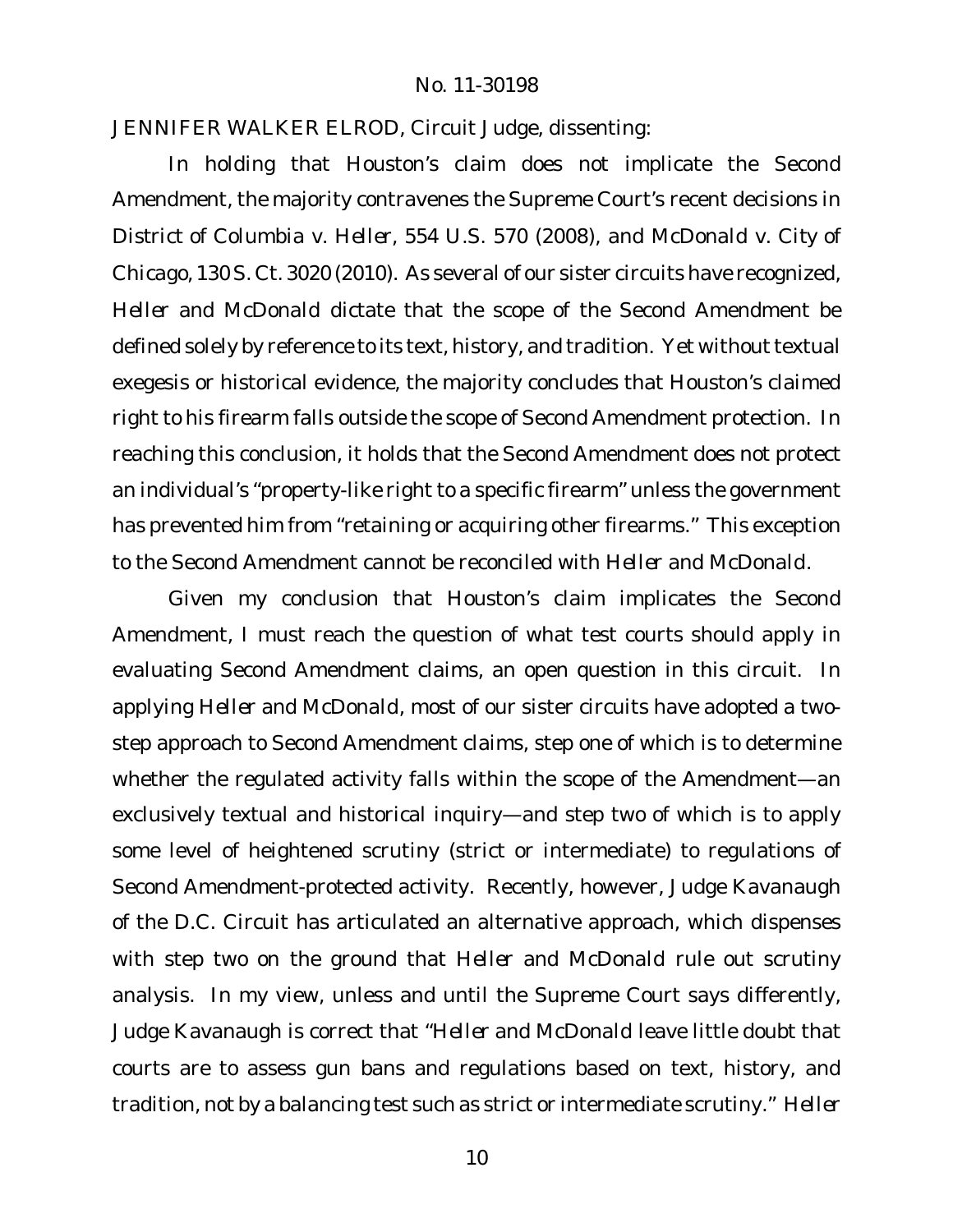*v. Dist. of Colum.*, — F.3d —, 2011 WL 4551558, at \*23 (D.C. Cir. Oct. 4, 2011) (Kavanaugh, J., dissenting). The parties have not addressed whether the district attorney's policy is sufficiently rooted in the Second Amendment's text, history, and tradition. I would remand for the district court to consider that question in the first instance.

I also disagree with the majority's procedural due process analysis. Without any discussion or citation to relevant authority, the majority imposes the novel requirement that a well-pleaded due process claim must include an allegation that the plaintiff has attempted to vindicate his interest through the available judicial remedy provided by the state—the very remedy that Houston challenges as constitutionally inadequate. I would adhere to settled procedural due process principles and hold that Houston has stated a due process claim. Louisiana's postdeprivation judicial remedy is inadequate because this case does not fall within the *Paratt v. Taylor* exception to the general rule that "the Constitution requires some kind of a hearing *before* the State deprives a person of liberty or property." *Zinermon v. Burch*, 494 U.S. 113, 127 (1990).

I.

*Heller* and *McDonald* make clear that courts may consider only the text and historical understanding of the Second Amendment when delimiting the Amendment's scope. The Supreme Court explained in *Heller* that it would require "an exhaustive historical analysis" to delineate "the full scope of the Second Amendment." 554 U.S. at 626. While declining that undertaking, the *Heller* Court identified as permissible several types of "longstanding" regulatory measures. *Id.* at 626–27. *Heller* then looked to "historical tradition" alone to reach its conclusion that the government may ban certain classes of "dangerous and unusual weapons." *Id.* at 627. Accordingly, the Court interpreted its prior decision in *United States v. Miller*, 307 U.S. 174 (1939), as establishing "only that the Second Amendment does not protect those weapons not typically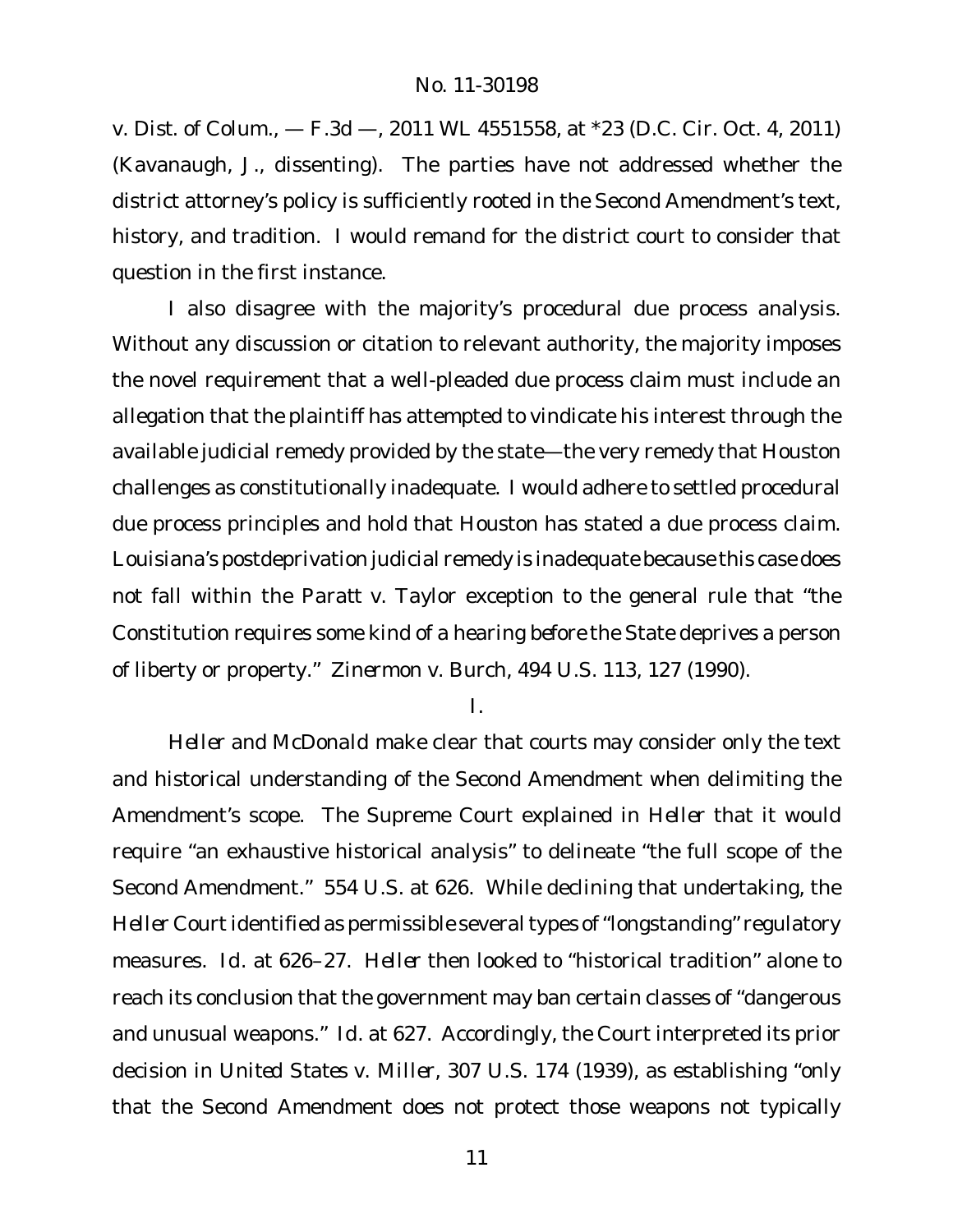possessed by law-abiding citizens for lawful purposes, such as short-barreled shotguns," because "[t]hat accords with the historical understanding ofthe scope of the right." *Heller*, 554 U.S. at 625. In summing up its methodological approach, the Court emphasized that "[c]onstitutional rights are enshrined with the scope they were understood to have when the people adopted them, whether or not future legislatures or (yes) even future judges think that scope too broad." *Id.* at 634–35. The Court then reiterated that exceptions to the scope of the Second Amendment depend on "historical justifications." *Id.* at 635. Two years later in *McDonald*, the Court confirmed its historical approach, reassuring state governments that *Heller* "did not cast doubt on [certain categories of] longstanding regulatory measures." 130 S. Ct. at 3047 (controlling opinion of Alito, J.).

Several of our sister circuits have recognized that *Heller* and *McDonald* require a textual and historical approach to the Second Amendment's scope. *See Ezell v. City of Chi.*, 651 F.3d 684, 702–03 (7th Cir. 2011) (under *Heller* and *McDonald*, some gun regulations are categorically beyond the scope of the Second Amendment because they regulate activity unprotected by the right to keep and bear arms as publicly understood at the time of ratification); *United States v. Chester*, 628 F.3d 673, 678 (4th Cir. 2010) (*Heller* established that "determining the limits on the scope of the [Second Amendment] right is necessarily a matter of historical inquiry"); *United States v. Rene E.*, 583 F.3d 8, 12 (1st Cir. 2009) (*Heller* "identified limits deriving from various historical restrictions on possessing and carrying weapons. . . . These restrictions, as well as others similarly rooted in history, were left intact by the Second Amendment and by *Heller*."). *But see Nordyke v. King*, 644 F.3d 776, 783 (9th Cir. 2011) ("heightened scrutiny does not apply unless a regulation substantially burdens the right to keep and to bear arms for self-defense"). The fundamental flaw in the majority's analysis is its failure to confine itself to text and history in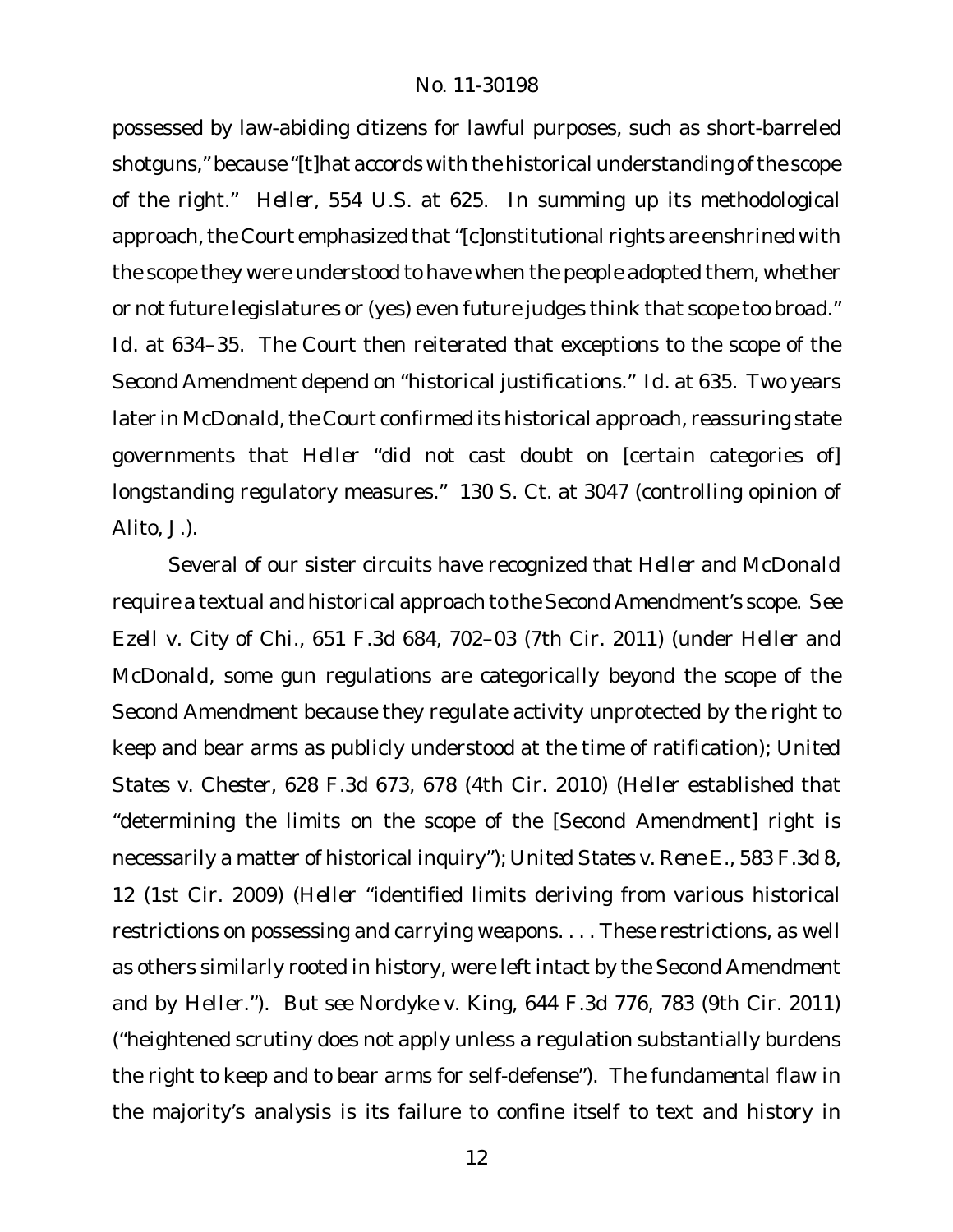determining the scope of the Second Amendment, as *Heller* and *McDonald* require. Because the government has not marshaled any historical evidence that the Second Amendment categorically does not protect particular firearms, the majority errs in recognizing such an exception in this case.<sup>1</sup>

*McDonald* provides yet another reason why today's holding cannot be correct. McDonald emphatically rejected the notion that the Second Amendment is "a second-class right, subject to an entirely different body of rules than the other Bill of Rights guarantees." 130 S. Ct. at 3044–48; *see also Valley Forge Christian Coll. v. Ams. United for Separation of Church and State, Inc.*, 454 U.S. 464, 484 (1982) ("[W]e know of no principled basis on which to create a hierarchy of constitutional values."). Today's holding cannot be squared with this guiding principle. In the context of other enumerated constitutional rights, an equivalent *per se* exception for particular exercises of the right at stake (so long as other exercises of that right are permitted) would be intolerable. Consider, for example, a court holding that the Free Speech Clause affords no protection against the government preventing the publication of a particular editorial in the *New York Times* because there are plenty of other newspapers that might publish the piece. Or consider a court holding that the Fourth Amendment is inapplicable to the unreasonable seizure of a specific automobile so long as the government does not prevent the owner from borrowing, renting, or purchasing a replacement vehicle.<sup>2</sup> These examples should suffice to show the absurdity of

<sup>&</sup>lt;sup>1</sup> The majority's analogy to classes of speech that are unprotected by the First Amendment further underscores the need for historical evidence to establish a categorical exception. Only "historically unprotected" categories of speech are beyond the scope of the First Amendment. *United States v. Stevens*, 130 S. Ct. 1577, 1586 (2010).

 $^2$  Indeed, the Supreme Court has expressly rejected this sort of reasoning in the First Amendment context: "'[O]ne is not to have the exercise of his liberty of expression in appropriate places abridged on the plea that it may be exercised in some other place.'" *Southeastern Promotions, Ltd. v. Conrad*, 420 U.S. 546, 556 (1975) (quoting *Schneider v. State of New Jersey, Town of Irvington*, 308 U.S. 147, 163 (1939)). *Heller* itself rejected a strikingly similar argument: "It is no answer to say . . . that it is permissible to ban the possession of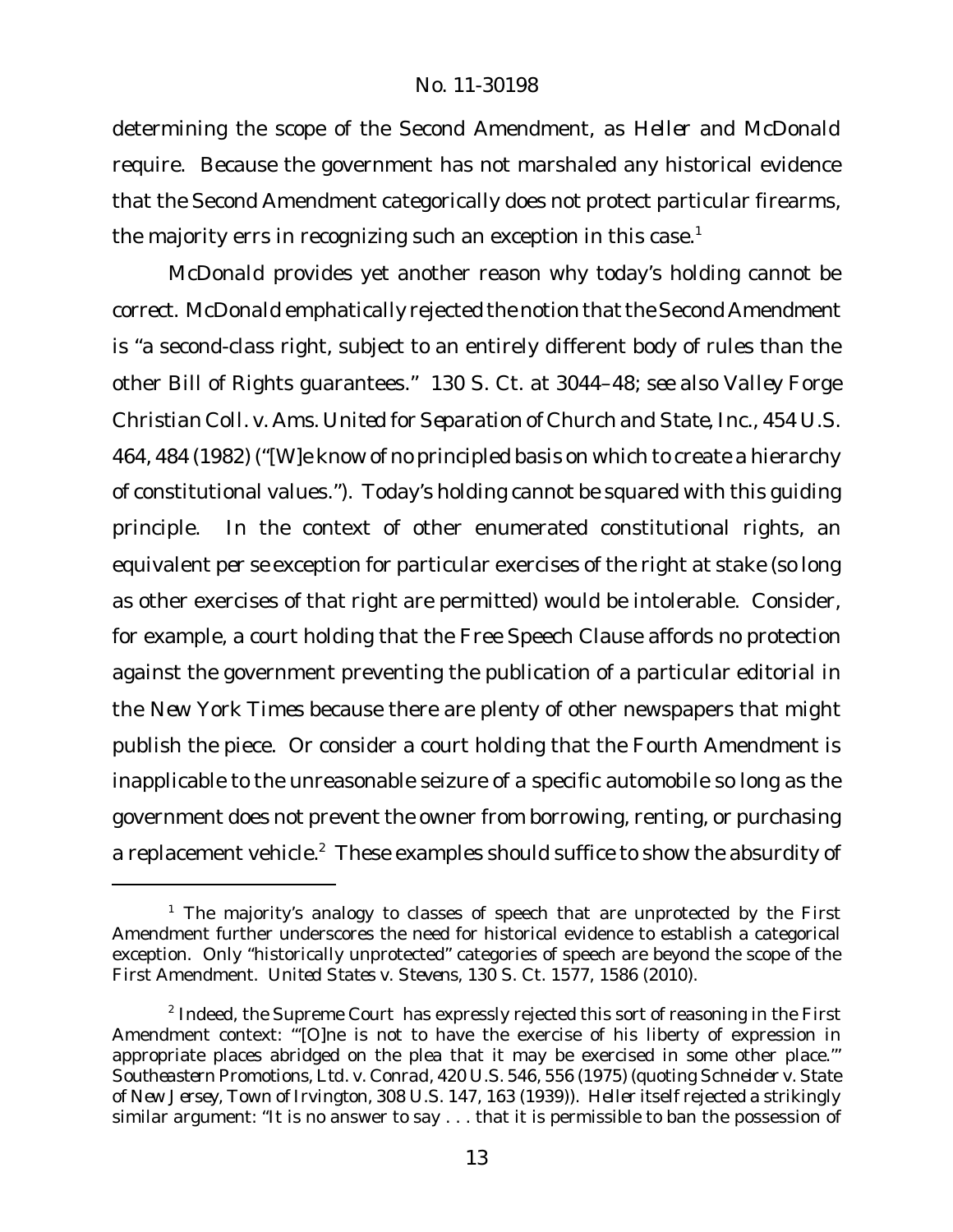courts recognizing categorical exceptions for each particular exercise of those rights. $^3\,$  In carving out such an exception from the Second Amendment, today's majority impermissibly treats the Amendment as a "second-class right." *McDonald*, 130 S. Ct. at 3044.

Instead of undertaking the historical inquiry required by *Heller* and *McDonald*, the majority relies entirely on *Walters v. Wolf*, 660 F.3d 307 (8th Cir. 2011), for its conclusion that Houston's claimed right to his particular firearm does notimplicate the Second Amendment.<sup>4</sup> *Walters*, however, emphasized that it did not endorse the *per se* rule that the Second Amendment does not protect particular firearms. *Id.* at 318 ("We do not foreclose the possibility that some plaintiff could show that a state actor violated the Second Amendment by depriving an individual of a specific firearm."). Moreover, although *Walters*'s Second Amendment holding is not entirely clear, it appears to be dependent, at least in part, on the court's prior determination that the plaintiff had stated a *valid* procedural due process claim. *Id.* at 317 ("We believe Walters's valid Due Process claim addresses the gravamen of his complaint."). Most importantly, insofar as Walters does support the majority's dismissive treatment of Houston's Second Amendment claim, we should not follow it. Like today's holding, *Walters*

handguns so long as the possession of other firearms ( *i.e.*, long guns) is allowed." 554 U.S. at 629; *see also Heller*, 2011 WL 4551558, at \*39 ("[T]hat's a bit like saying books can be banned because people can always read newspapers.").

<sup>&</sup>lt;sup>3</sup> It bears emphasis that I include these examples not because I fear that today's rule will facilitate the adoption of equivalent exceptions to other Bill of Rights guarantees. Instead, I include these examples to illustrate just how anomalous today's holding is.

<sup>4</sup> The majority also cites *Heller* for the proposition that "[t]he right protected by the Second Amendment is not a property-like right to a specific firearm, but rather a right to keep and bear arms for self-defense." This citation is misleading, and *Heller* contains no such statement. Heller unquestionably supports the second clause of the quoted sentence—that the Second Amendment protects the right to keep and bear arms for self-defense—but provides no support for the first clause. Rather, as discussed, the notion that the Second Amendment does not protect specific firearms is incompatible with *Heller*.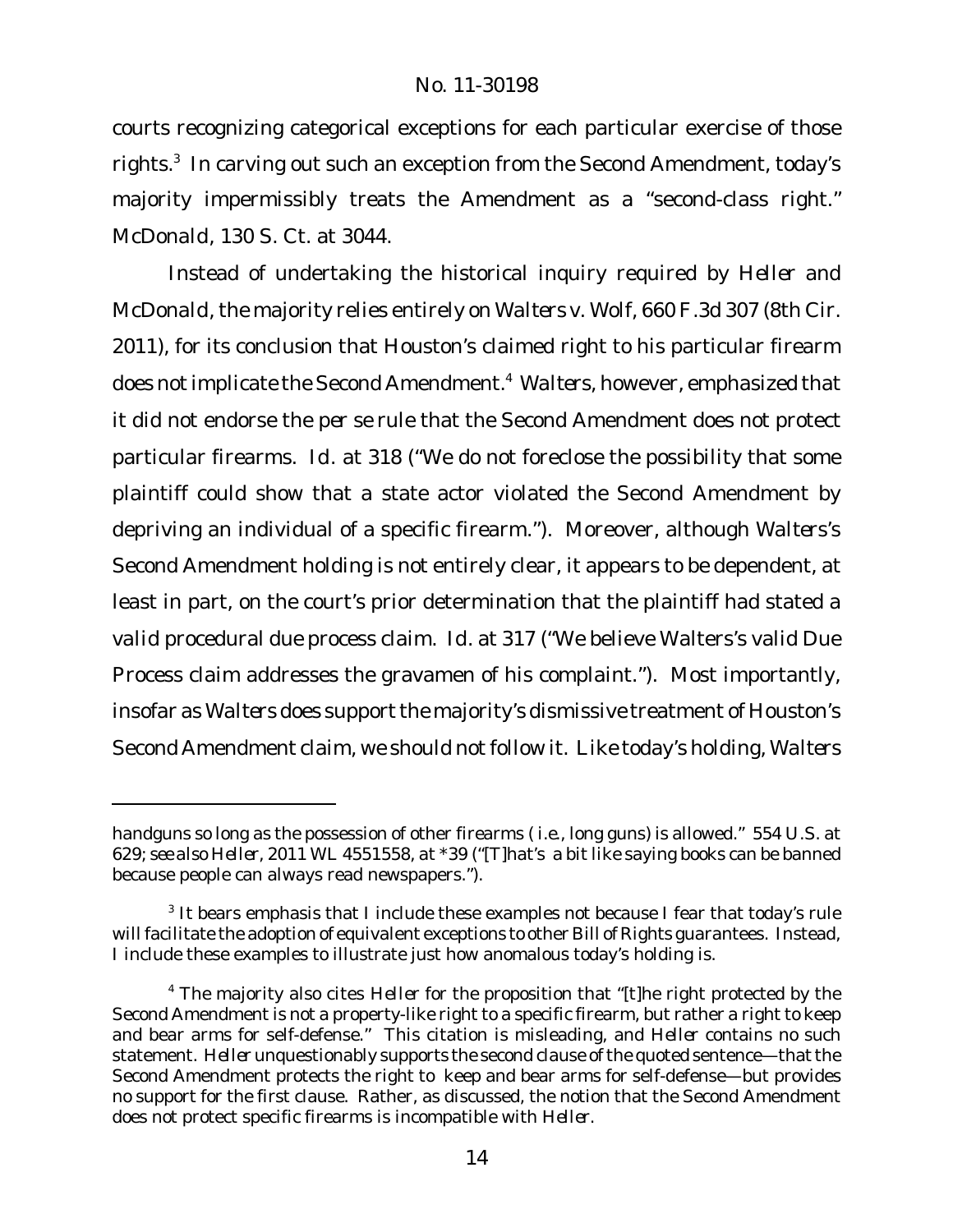is at odds with the Supreme Court's command that courts may consider only text and history in determining the scope of the Second Amendment.

It is particularly unfortunate for our circuit to endorse the atextual, ahistorical rule that the Second Amendment does not protect particular firearms. In *United States v. Emerson*, 270 F.3d 203, 218–60 (5th Cir. 2001) (Garwood, J.), after an extensive consideration of the text and historical understanding of the Second Amendment, we held that the Amendment "protects the right of individuals, including those not then actually a member of any militia or engaged in active military service or training, to privately possess and bear their own firearms." We were the first circuit so to hold. *See Parker v. Dist. of Columbia*, 478 F.3d 370, 380 (D.C. Cir. 2007) ("Federal appellate courts have largely adopted the collective right model [of the Second Amendment]. Only the Fifth Circuit has interpreted the Second Amendment to protect an individual right."). *Heller* vindicated *Emerson*. Yet today's majority flouts *Heller* and its imperative to consider only text and history in delimiting the Second Amendment's scope.

II.

The majority leaves for another day the question of what test applies to Second Amendment claims. Unlike the majority, I must reach this question because in my view Houston's claim implicates the Second Amendment.

Until recently, almost every circuit court to address this issue has framed the question as a choice between intermediate and strict scrutiny. *See, e.g., Heller*, 2011 WL 4551558, at \*8; *Ezell*, 651 F.3d at 701; *Chester*, 628 F.3d at 682; *United States v. Reese*, 627 F.3d 792, 801 (10th Cir. 2010); *United States v. Marzzarella*, 614 F.3d 85, 96–97 (3d Cir. 2010). Judge Kavanaugh has recently elucidated an alternative approach, explaining that the Supreme Court's rejection of an interest-balancing approach also rules out strict and intermediate scrutiny—both forms of judicial balancing. *Heller*, 2011 WL 4551558, at \*26–32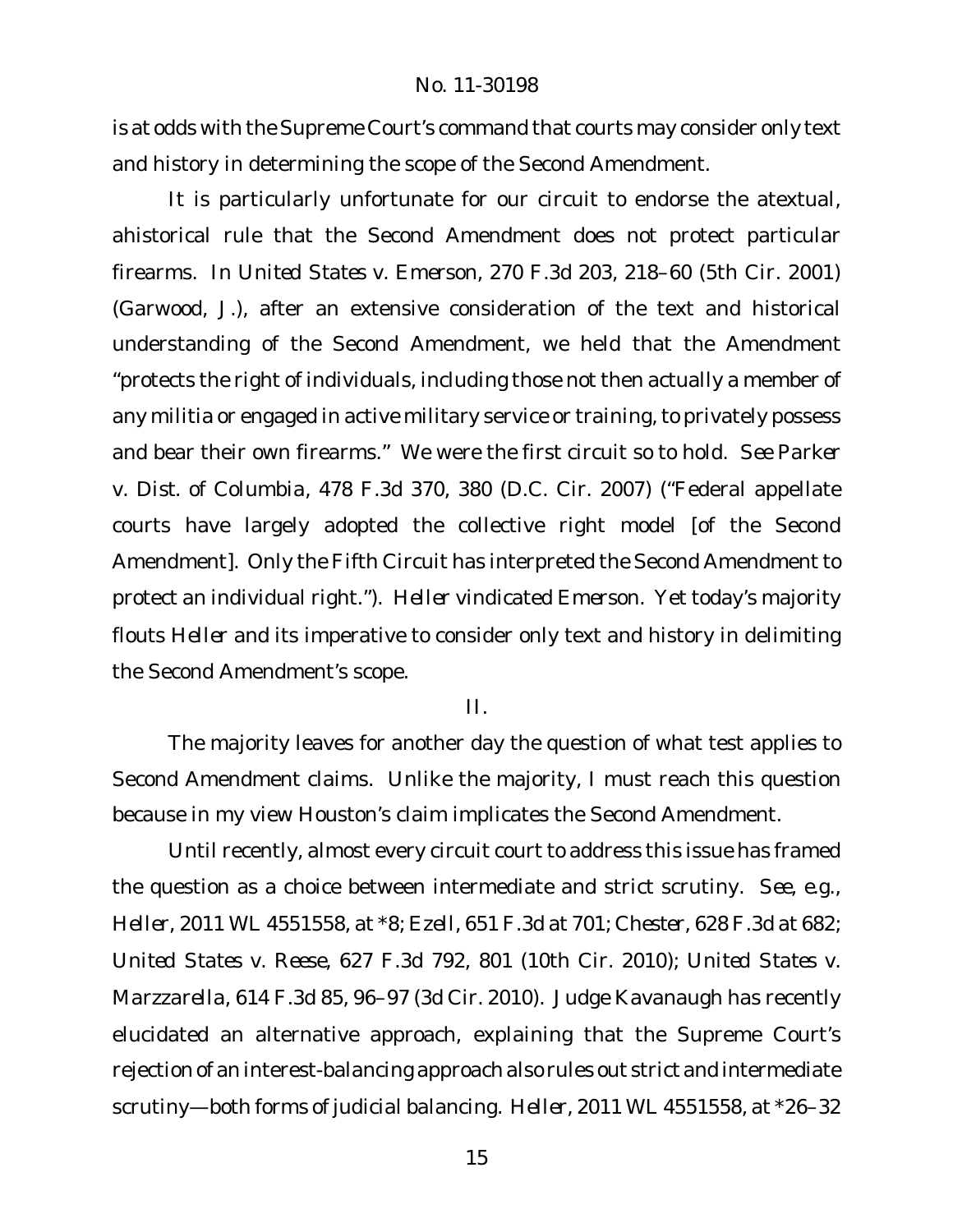(Kavanaugh, J., dissenting). Judge Kavanaugh's dissenting opinion also carefully demonstrates that both *Heller* and *McDonald* repeatedly emphasized the central role of text, history, and tradition in analyzing Second Amendment claims. *Id.* at \*23–32. Indeed, *Heller* "prospectively blessed certain laws for reasons that could be (and were) explained only by history and tradition, not by analysis under a heightened scrutiny test." *Id.* at \*30.

For essentially the reasons articulated in Judge Kavanaugh's convincing dissent, I would hold that the proper test for evaluating Second Amendment claims is as follows:

Gun bans and gun regulations that are longstanding—or, put another way, sufficiently rooted in text, history, and tradition—are consistent with the Second Amendment individual right. Gun bans and gun regulations that are not longstanding or sufficiently rooted in text, history, and tradition are not consistent with the Second Amendment individual right.

*Id.* at \*35. Because the parties have not briefed whether the district attorney's policy passes muster under this test, I would remand to the district court for consideration of this question.

III.

With regard to Houston's procedural due process claim, I do not agree that Houston's claim fails because he has not alleged that he has utilized the judicial remedy provided by the state. The majority cites no authority for imposing this novel requirement and offers no justification for why this case requires us to announce this new rule. Thus, even assuming that the majority is correct that Houston could have filed a motion in state court under La. Rev. Stat. § 15:41(C) for the return of his firearm, that is irrelevant to the proper due process analysis in this case. When Houston filed his complaint, he had no reason to expect that his case would be thrown out for his failure to allege that he has sought relief pursuant to the very state procedure that he alleges is constitutionally inadequate.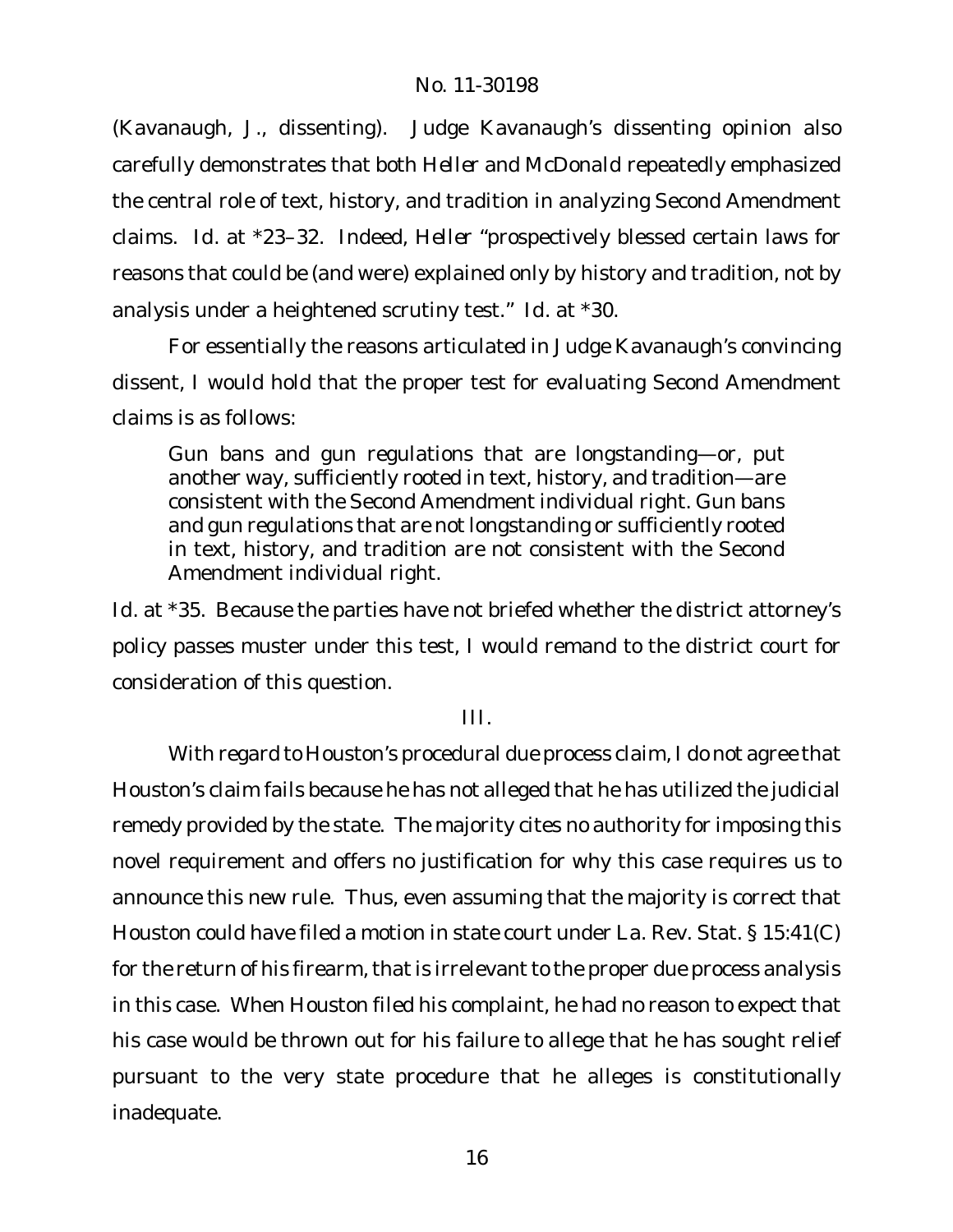I would resolve this case by applying established due process principles. Although the majority has not bothered to address the question, in my view, the proper approach is to begin by resolving the parties' dispute about whether to classify  $\S 15:41$  as a predeprivation or postdeprivation remedy.<sup>5</sup> The answer to this question is not perfectly straightforward because § 15:41 allows for the filing of a motion at any time, either before or after the district attorney "nolle prossed" the charges against Houston. But the problem with classifying § 15:41 as a predeprivation remedy is that Houston could not have utilized § 15:41 to challenge the government's retention of his firearm after dropping charges until Houston knew that the District Attorney actually dropped charges and refused to return his firearm. Thus, I would analyze § 15:41 as a postdeprivation remedy.

Under the Supreme Court's case law, postdeprivation remedies are only adequate in the narrow circumstances governed by *Parratt v. Taylor*, 451 U.S. 527 (1981), which "represent[s] a special case ofthe general *Mathews v. Eldridge* analysis." *Zinermon v. Burch*, 494 U.S. 113, 128 (1990). Under the *Parratt* rule, postdeprivation remedies are acceptable only where the deprivation results from "a random and unauthorized act by a state employee" rather than "some established state procedure." *Parratt*, 451 U.S. at 541. In that circumstance, because "the State cannot predict precisely when the loss will occur," *id.*, "the State cannot be required constitutionally to do the impossible by providing predeprivation process." *Zinermon*, 494 U.S. at 129.

 $5$  The relevant deprivation of property occurred at the moment the District Attorney dropped charges against Houston but decided to retain, rather than return, his firearm. There was, of course, a prior deprivation when the government initially seized the weapon, but this was lawful because the seizure was supported by probable cause. Only the second deprivation is at issue. *See Walters*, 660 F.3d at 314–15 (distinguishing between these two distinct deprivations).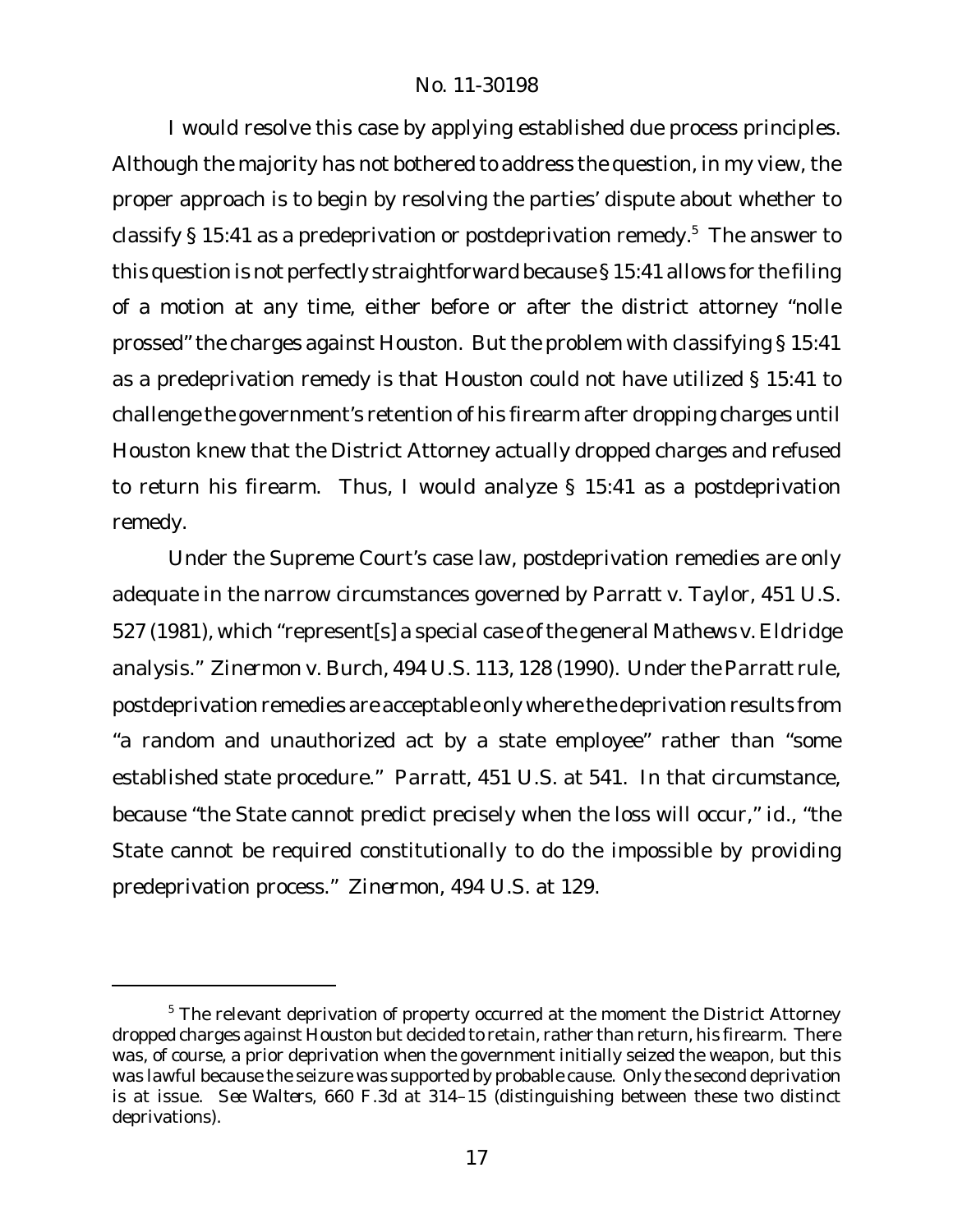This case is not governed by *Paratt*, but by the ordinary rule that "the Constitution requires some kind of a hearing *before* the State deprives a person of liberty or property." *Id.* at 127. According to Houston's complaint, the District Attorney refused to return Houston's firearm after dropping charges pursuant to an "established state procedure."<sup>6</sup> *Parratt*, 451 U.S. at 541. Thus, the deprivation was not "a random and unauthorized act by a state employee" that would make it impossible for the state to predict the deprivation and afford predeprivation process. *Id.* This conclusion also follows from this circuit's case law applying the *Parratt* rule. In *Caine v. Hardy*, the en banc court held that *Parratt* bars a § 1983 procedural due process claim only if there are adequate state postdeprivation procedures and each of the following conditions is present: (1) "the deprivation must truly have been unpredictable or unforeseeable"; (2) "pre-deprivation procedures must have been impotent to counter the state actors' particular conduct"; and (3) "the conduct must have been 'unauthorized' in the sense that it was not within the officials' express or implied authority." 943 F.2d 1406, 1413 (5th Cir. 1991) (en banc). Not one of these conditions is met here.

Even if § 15:41 is construed to be a predeprivation remedy, I still would hold, under a straightforward application of *Mathews v. Eldridge*, 424 U.S. 319 (1976), that the district court erred in dismissing Houston's procedural due process claim. In my judgment, the district court undervalued the private interest and overvalued the government's interest. The district court downplayed the weight of the private interest by reasoning that gun possession "is not a basic necessity of life, such as [welfare benefits] or employment." But

<sup>6</sup> Houston alleges that "[o]n approximately November 24, 2008, Mr. Houston was told that the new District Attorney, Defendant Cannizzaro, had implemented a new policy providing that firearms seized during arrests would not be returned." At oral argument, counsel for the district attorney reaffirmed this policy.